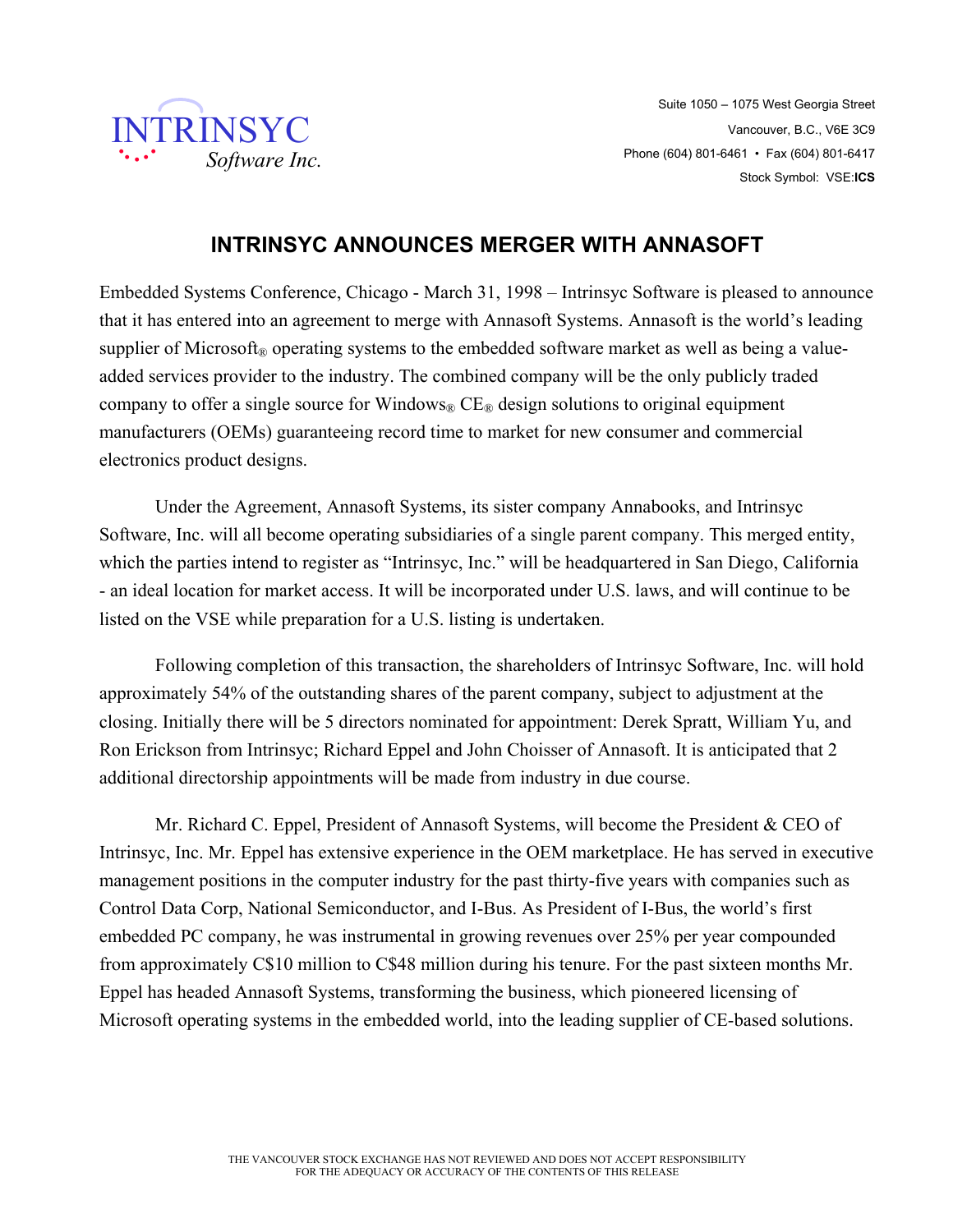Mr. Derek Spratt, Intrinsyc's current CEO, will become Executive Vice President of Business Development. He will continue to focus on building the corporate vision, capabilities and growth of Intrinsyc through acquisitions, joint ventures and strategic alliances. Mr. Spratt has a broad range of public company and technical leadership talents and experience that are well suited to the business opportunities at hand.

Annasoft is the leading licensing source of Microsoft operating systems to the embedded software market, including MS-DOS®, Windows 3.1®, Windows for Workgroups®, Windows  $95$ ®, Windows  $NT_{\mathcal{R}}$ , and Windows CE. The company also provides OEM's with design, development, and integration services, covering concept design to product manufacturing. These services include hardware design and packaging, driver development, application support, prototyping, pilot manufacturing as well as education, training and support. In addition to developing and marketing its own embedded Windows software products, Annasoft distributes a variety of third party products. Annabooks, a sister company, publishes a line of technical books and materials on embedded software and hardware technologies, provides workshops and advanced PC technologies, and produces the PC developers conferences and Expos in San Jose, Paris, and Taipei.

 Annasoft Systems and Annabooks, founded in 1989, have a large customer base with reported annual (Feb 28/98) revenues of approximately C\$10 million (management stated) with strong growth projected in 1998. Together Annasoft Systems and Annabooks directly employ 20 marketing, sales and technical staff members in their San Diego offices, in addition to enjoying a close working relationship with a group of 30 subcontract developers who are under exclusive engagement for Windows CE systems integration work. Collectively with Intrinsyc, this brings more than 85 people together to offer OEMs a broad range of technologies and services for rapid embedded systems product development.

Derek Spratt stated, "Our companies both shared a common and strategic focus on Windows CE and it was a classic case of complementary fit. Annasoft has the best distribution, sales and systems integration reputation in the industry while we have industry leading products and technologies. Moreover, the companies have worked together for some time as partners in the embedded software market with synergies and corporate cultures that have proven to work exceptionally well together."